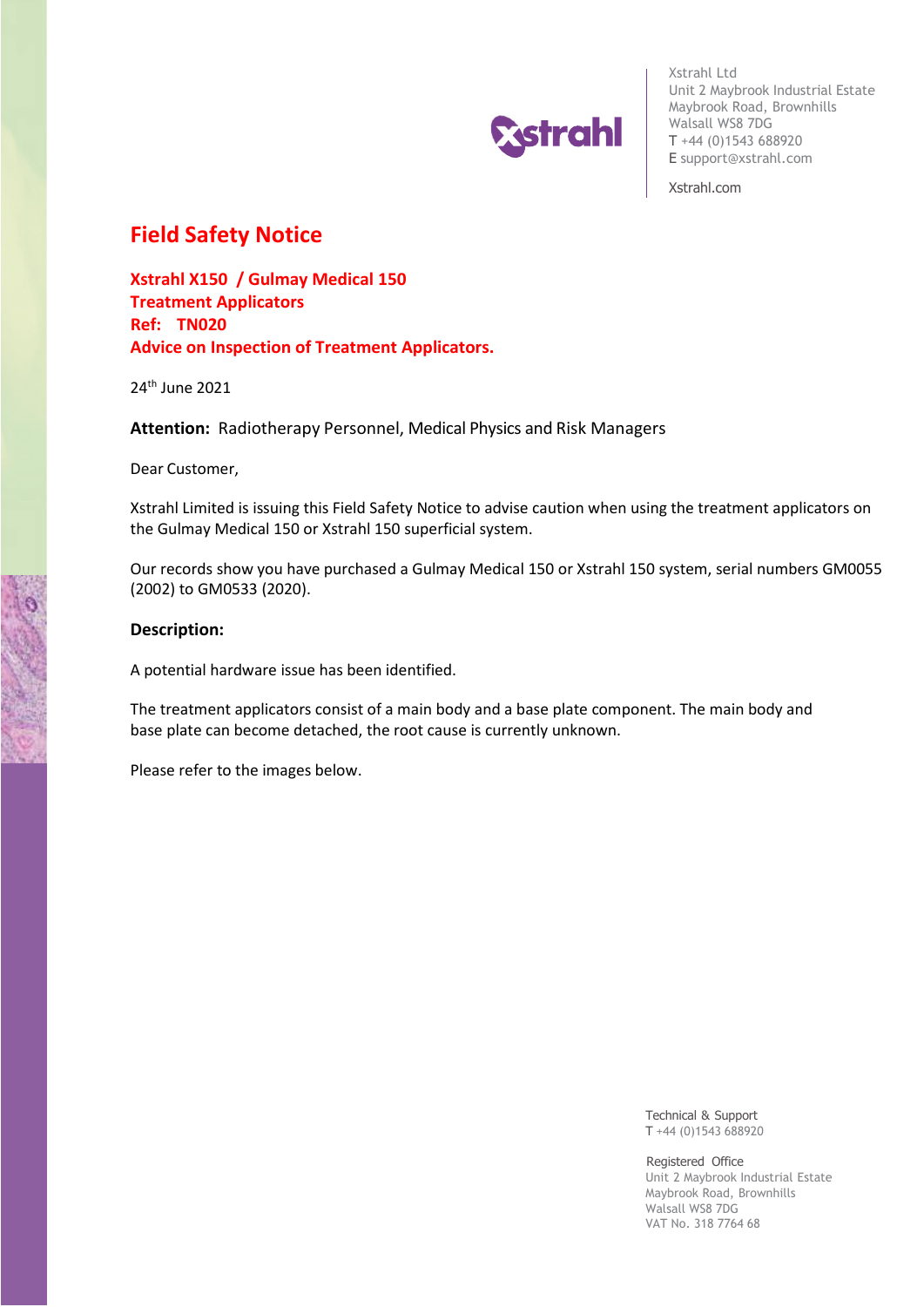

Xstrahl.com

An intact treatment applicator with the base plate in the correct location looks like this:



A detached base plate looks like this:



Technical & Support T +44 (0)1543 688920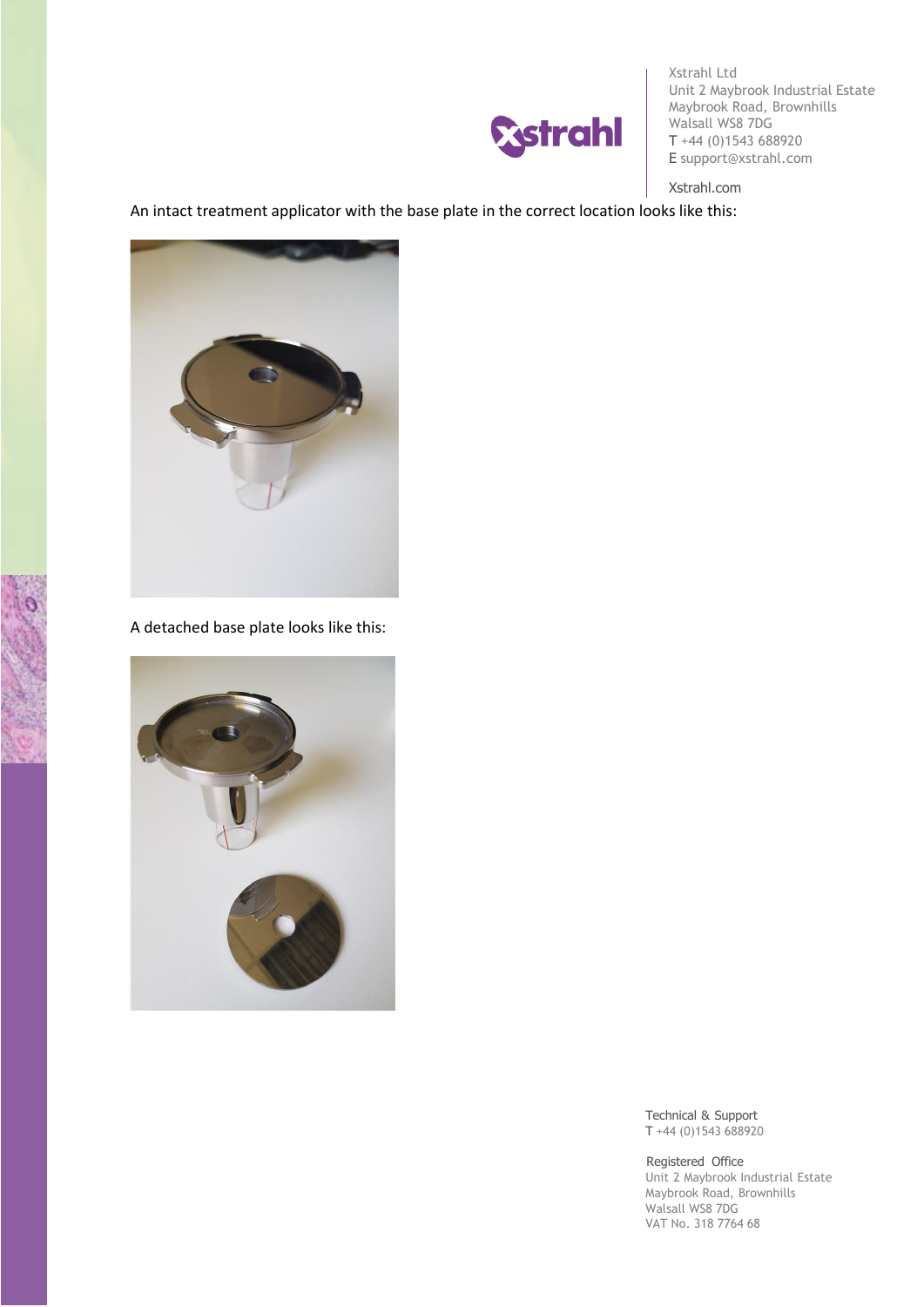

Xstrahl.com

#### **Impact:**

The function of the base plate is to provide shielding for the primary X-ray beam to limit the radiation dose outside of the treatment field, as defined by the applicator size.

Treating patients without the base plate in the applicator could increase the dose delivered outside of the intended field size, the amount of scattered radiation will depend on the applicator size, kV prescribed and the half value layer achieved for the clinical filter.

This scenario can only occur if the applicator is used without the base plate attached.

If the applicators are intact there is no leakage radiation outside of the applicator field size.

#### **Action to be taken:**

Xstrahl Limited are issuing the following inspection advice for all X150 specifical system users.

- 1. Prior to any clinical exposure the operator of the system should inspect the treatment applicator prior to inserting it into the treatment head of the X150.
- 2. As part of the daily assurance process the treatment applicators should be inspected.
- 3. If a treatment applicator is dropped it should be inspected by medical physics to ensure it is not damaged.
- 4. If the base plate is missing the applicators must be withdrawn from clinical use until it is repaired and accepted by medical physics.
- 5. In the case of an applicator where the base plate has become detached, review the prescription history for the patients for whom that applicator was prescribed.
- 6. Please advise Xstrahl Limited if you believe patients have been treated with a base plate missing, with detail of the applicator size and clinical filter, kV and HVL, and we will contact you directly.

Please complete the attached Medical Device Field Safety Notice Response Form and return it no later than 30 days of the date of this letter to [quality@xstrahl.com](mailto:quality@xstrahl.com)

### **Further Information:**

Please distribute this information immediately to any staff within your organisation who need to be aware. Xstrahl Limited has informed the appropriate Regulatory Agencies of this Field Safety Corrective Action.

> Technical & Support T +44 (0)1543 688920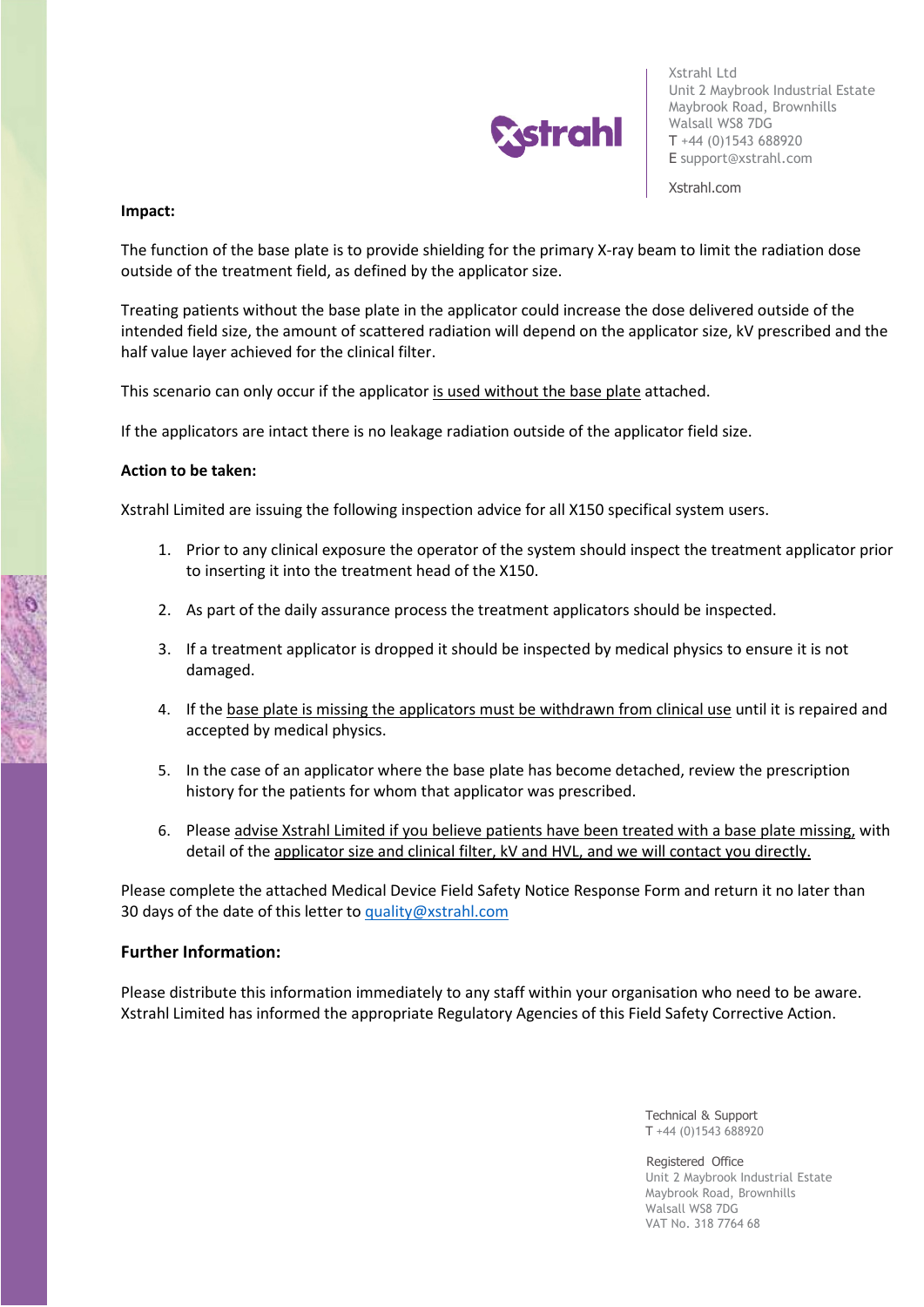

Xstrahl.com

#### **Contact:**

If you have any questions concerning the information in this Field Safety Notice, please contact Xstrahl Customer Support at [helpdesk@xstrahl.com](mailto:helpdesk@xstrahl.com)

We appreciate your immediate attention to this matter and apologise for any inconvenience this may have caused.

Yours Sincerely,



Tracey Dimon BEng MSc.H.Dip | Technical Support Director

Technical & Support T +44 (0)1543 688920